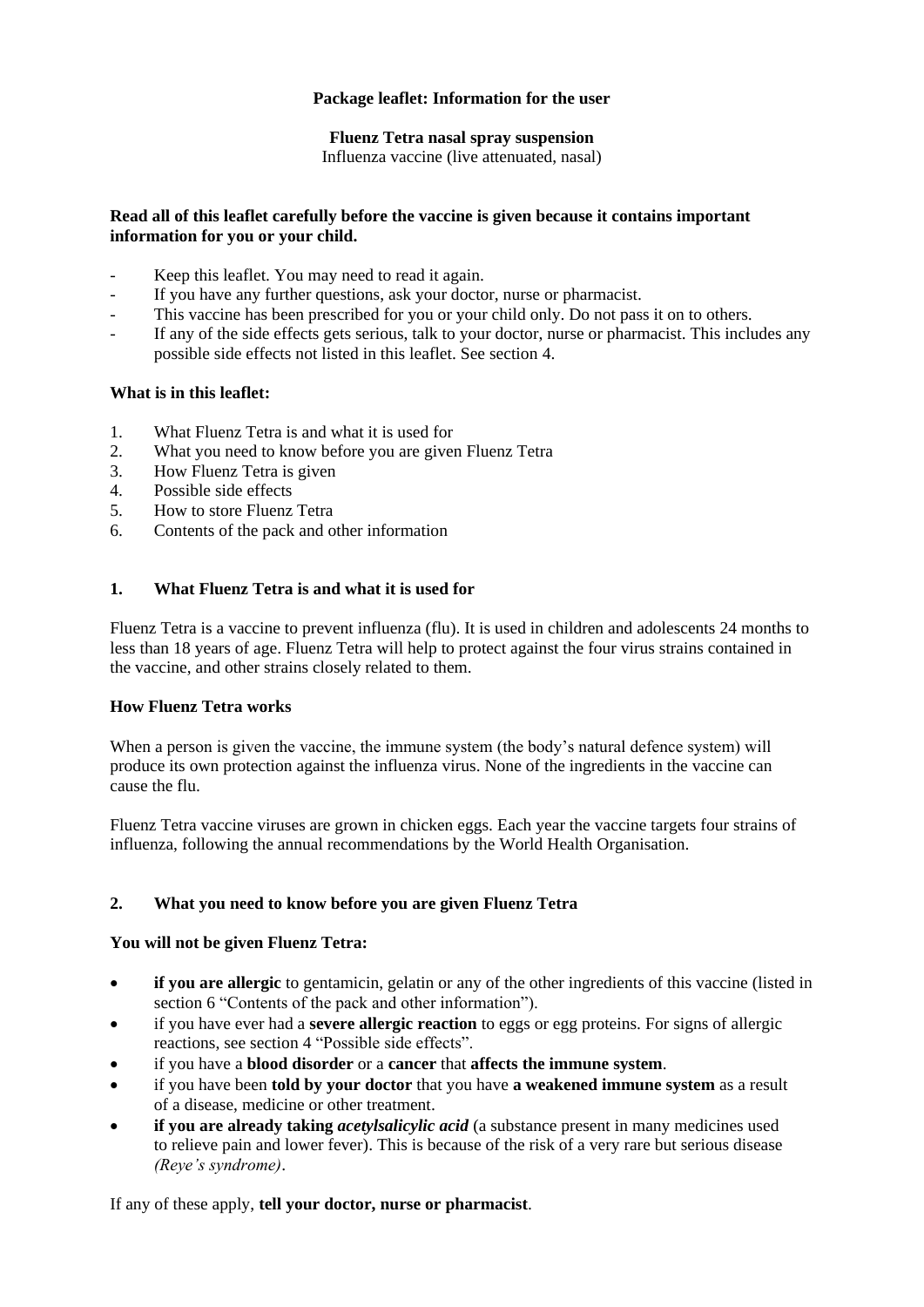## **Warnings and precautions**

### **Talk to your doctor, nurse or pharmacist before vaccination:**

- if the **child is less than 24 months of age**. Children less than 24 months of age should not receive this vaccine because of the risk of side effects.
- if you have **severe asthma** or are currently wheezing.
- if you are in **close contact with someone with a severely weakened immune system** (for example, a bone marrow transplant patient needing isolation).

If any of these apply, **tell your doctor, nurse or pharmacist before vaccination**. He or she will decide if Fluenz Tetra is suitable for you.

### **Other medicines, other vaccines and Fluenz Tetra**

Tell your doctor, nurse or pharmacist if the person being vaccinated is taking, has recently taken or might take any other medicines, including medicines that do not require a prescription.

- **Do not give** *acetylsalicylic acid* (a substance present in many medicines used to relieve pain and lower fever) **to children** for 4 weeks after vaccination with Fluenz Tetra unless your doctor, nurse or pharmacist tells you otherwise. This is because of the risk of Reye's syndrome, a very rare but serious disease that can affect the brain and liver.
- **It is recommended that Fluenz Tetra is not given** at the same time as influenza-specific **antiviral medicines,** such as *oseltamivir* and *zanamivir*. This is because the vaccine may work less effectively.

Your doctor, nurse or pharmacist will decide if Fluenz Tetra can be given at the same time as other vaccines.

## **Pregnancy and breast-feeding**

• If you are **pregnant**, think you may be pregnant, plan to become pregnant soon or are breast-feeding, **tell your doctor, nurse or pharmacist** before receiving this vaccine. Fluenz Tetra is **not recommended** for women who are pregnant or are breast-feeding.

### **Driving and using machines**

• Fluenz Tetra has no or negligible influence on the ability to drive and use machines.

## **3. How Fluenz Tetra is given**

### **Fluenz Tetra will be administered under the supervision of a doctor, nurse or pharmacist.**

Fluenz Tetra must only be used as a nasal spray.

### **Fluenz Tetra must not be injected.**

Fluenz Tetra will be given as a spray in each nostril. You can breathe normally while you are given Fluenz Tetra. You do not need to actively inhale or sniff.

### **Dosage**

**The recommended dose** for children and adolescents is 0.2 ml Fluenz Tetra, administered as 0.1 ml in each nostril. **Children who have not previously had an influenza vaccine** will receive a second, follow-up dose after an interval of at least 4 weeks. Follow your doctor, nurse or pharmacist's instructions about if and when your child should return for the second dose.

If you have any further questions on this vaccine, ask your doctor, nurse or pharmacist.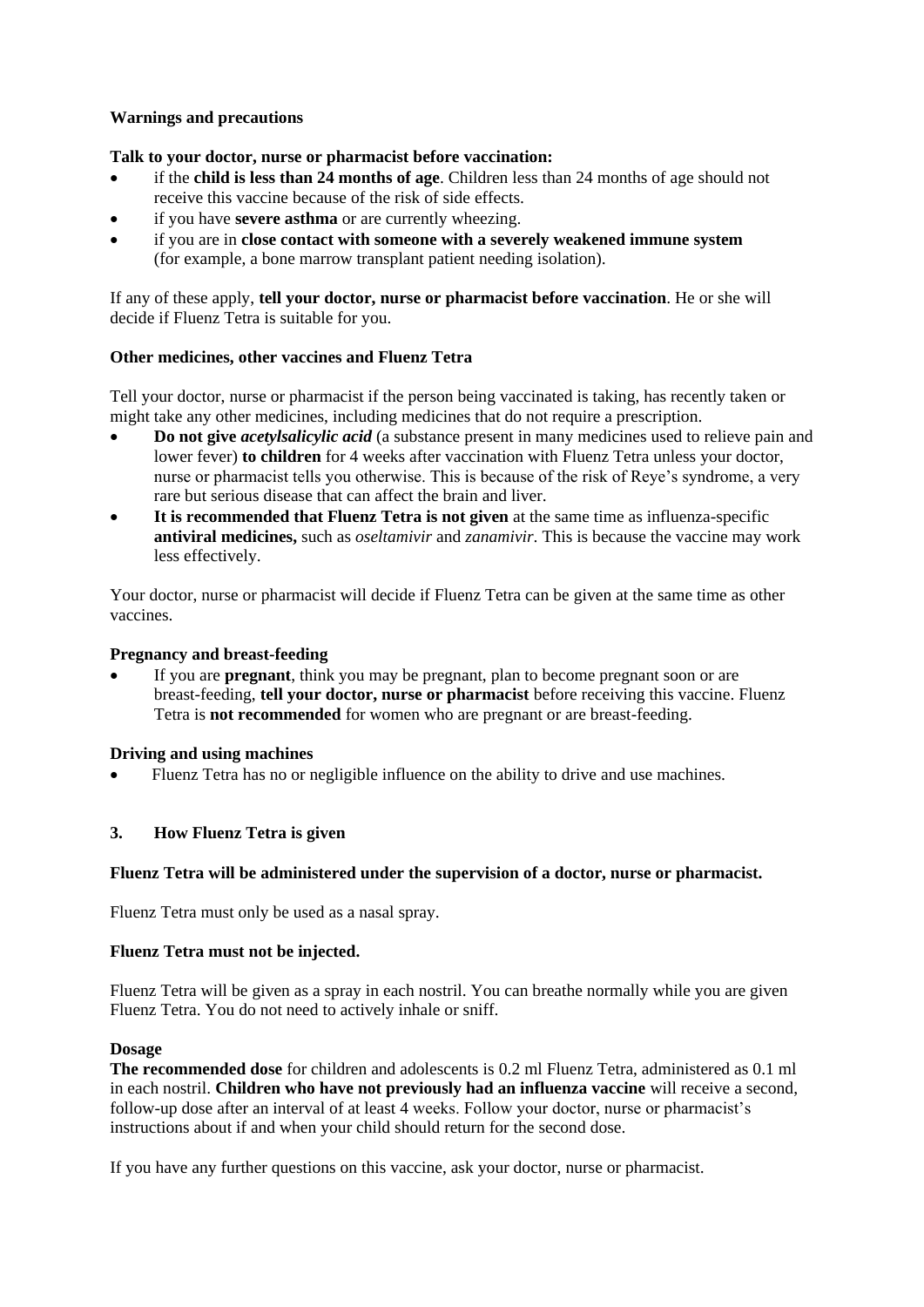# **4. Possible side effects**

Like all medicines, this vaccine can cause side effects, although not everybody gets them. In clinical studies with the vaccine, most side effects were mild in nature and short term.

Ask your doctor, nurse or pharmacist if you want more information about possible side effects from Fluenz Tetra.

### **Some side effects may be serious**

## **Very rare**

*(may affect up to 1 in 10,000 people):*

• severe allergic reaction: signs of a severe allergic reaction may include shortness of breath and swelling of the face or tongue.

**Tell your doctor straight away or seek urgent medical care** if you experience any of the effects above.

### **Other possible side effects of Fluenz Tetra**

### **Very common**

*(may affect more than 1 in 10 people):*

- runny or stuffy nose
- reduced appetite
- weakness

## **Common**

*(may affect up to 1 in 10 people):*

- fever
- muscle aches
- headache

### **Uncommon**

*(may affect up to 1 in 100 people):*

- rash
- nose bleed
- allergic reactions

## **Reporting of side effects**

**If you get any side effects,** talk to your doctor, nurse or pharmacist. This includes any possible side effects not listed in this leaflet. You can also report side effects directly (see details below). By reporting side effects you can help provide more information on the safety of this medicine.

## **United Kingdom**

Yellow Card Scheme

Website: [www.mhra.gov.uk/yellowcard](http://www.mhra.gov.uk/yellowcard) or search for MHRA Yellow Card in the Google Play or Apple App Store

## **5. How to store Fluenz Tetra**

Keep this vaccine out of the sight and reach of children.

Do not use this vaccine after the expiry date which is stated on the applicator label after the letters EXP.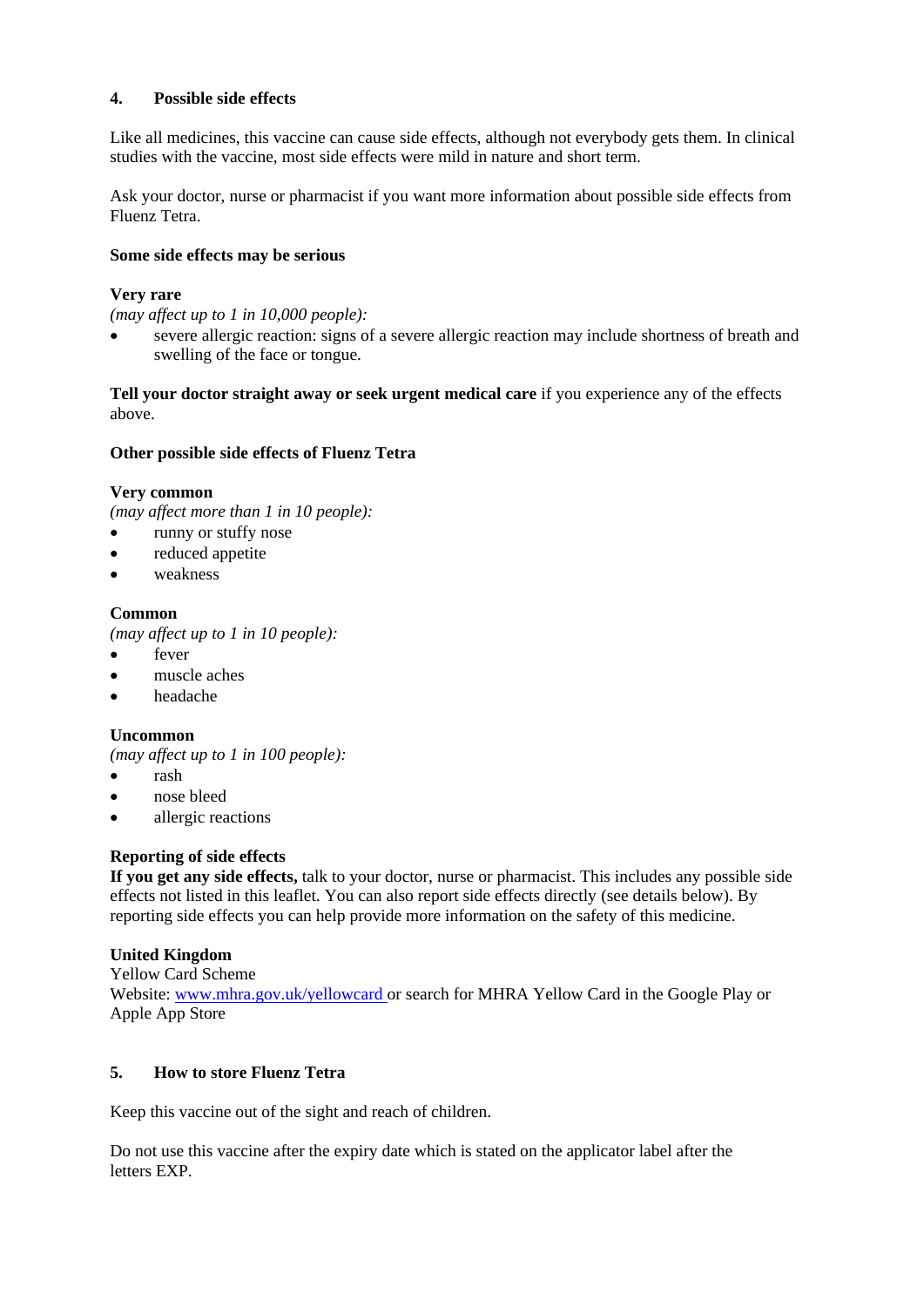Store in a refrigerator (2°C to 8°C). Do not freeze.

Keep the nasal applicator in the outer carton in order to protect from light.

Before use, the vaccine may be taken out of the refrigerator once for a maximum period of 12 hours at a temperature not above 25°C. If the vaccine has not been used after this 12 hour period, it should be discarded.

Do not throw away any medicines via wastewater or household waste. Ask your pharmacist how to throw away medicines you no longer use. These measures will help protect the environment.

### **6. Contents of the pack and other information**

### **What Fluenz Tetra contains**

The active substances are: Reassortant influenza virus\* (live attenuated) of the following four strains\*\*:

| A/Guangdong-Maonan/SWL1536/2019 (H1N1)pdm09 - like strain<br>(A/Hawaii/66/2019, MEDI 326775) | $10^{7.0 \pm 0.5}$ FFU*** |
|----------------------------------------------------------------------------------------------|---------------------------|
| A/Hong Kong/2671/2019 (H3N2) - like strain<br>(A/Hong Kong/2671/2019, MEDI 325078)           | $10^{7.0\pm0.5}$ FFU $**$ |
| $B/W$ ashington/02/2019 - like strain<br>(B/Washington/02/2019, MEDI 323797)                 | $10^{7.0\pm0.5}$ FFU $**$ |
| $B/Phuket/3073/2013$ - like strain<br>(B/Phuket/3073/2013, MEDI 306444)                      | $10^{7.0\pm0.5}$ FFU $**$ |
|                                                                                              | per 0.2 ml dose           |

\* propagated in fertilised hens' eggs from healthy chicken flocks.

\*\* produced in VERO cells by reverse genetic technology. This product contains genetically modified organisms (GMOs).

\*\*\* fluorescent focus units.

This vaccine complies with the WHO (World Health Organisation) recommendations (Northern Hemisphere) and EU decision for the 2020/2021 season.

The other ingredients are sucrose, dipotassium phosphate, potassium dihydrogen phosphate, gelatin (porcine, Type A), arginine hydrochloride, monosodium glutamate monohydrate and water for injections.

### **What Fluenz Tetra looks like and contents of the pack**

This vaccine is presented as a nasal spray suspension in a single-use nasal applicator (0.2 ml) in a pack size of 1 and 10. Not all pack sizes may be available in your country.

The suspension is colourless to pale yellow, clear to slightly cloudy. Small white particles may be present.

### **Marketing Authorisation Holder and Manufacturer**

Marketing Authorisation Holder: AstraZeneca AB, SE-151 85 Södertälje, Sweden